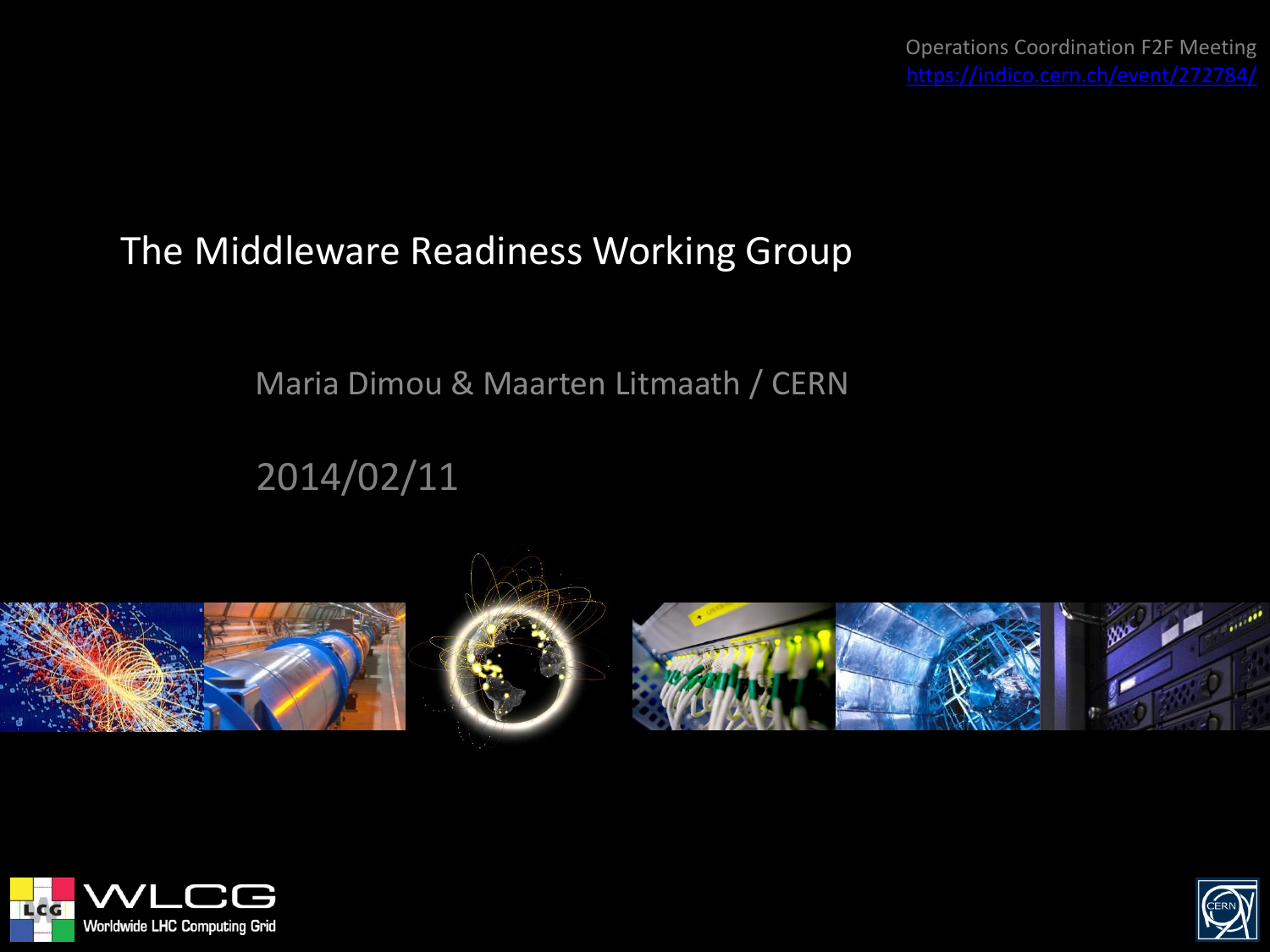### **Who We Are**

#### Middleware (MW) developers, Experiment VO supporters, Site managers. Our Mandate:

*To ensure that operation won't suffer when a site is called to upgrade to version X of package Y, i.e. that versions are not only tested and certified internally by the Product Teams (PT), validated by the EGI staged rollout but also ready to be used in operation at the sites, integrated into the experiment workflows.*

Our e-group: *wlcg-ops-coord-wg- middleware@cern.ch*.

Done so far (2 meetings): *2013/12/12 on repositories & 2014/02/06 on experiment (VOs) involvement.*

The above info & more details in our twiki [\(here\)](https://twiki.cern.ch/twiki/bin/view/LCG/MiddlewareReadiness).

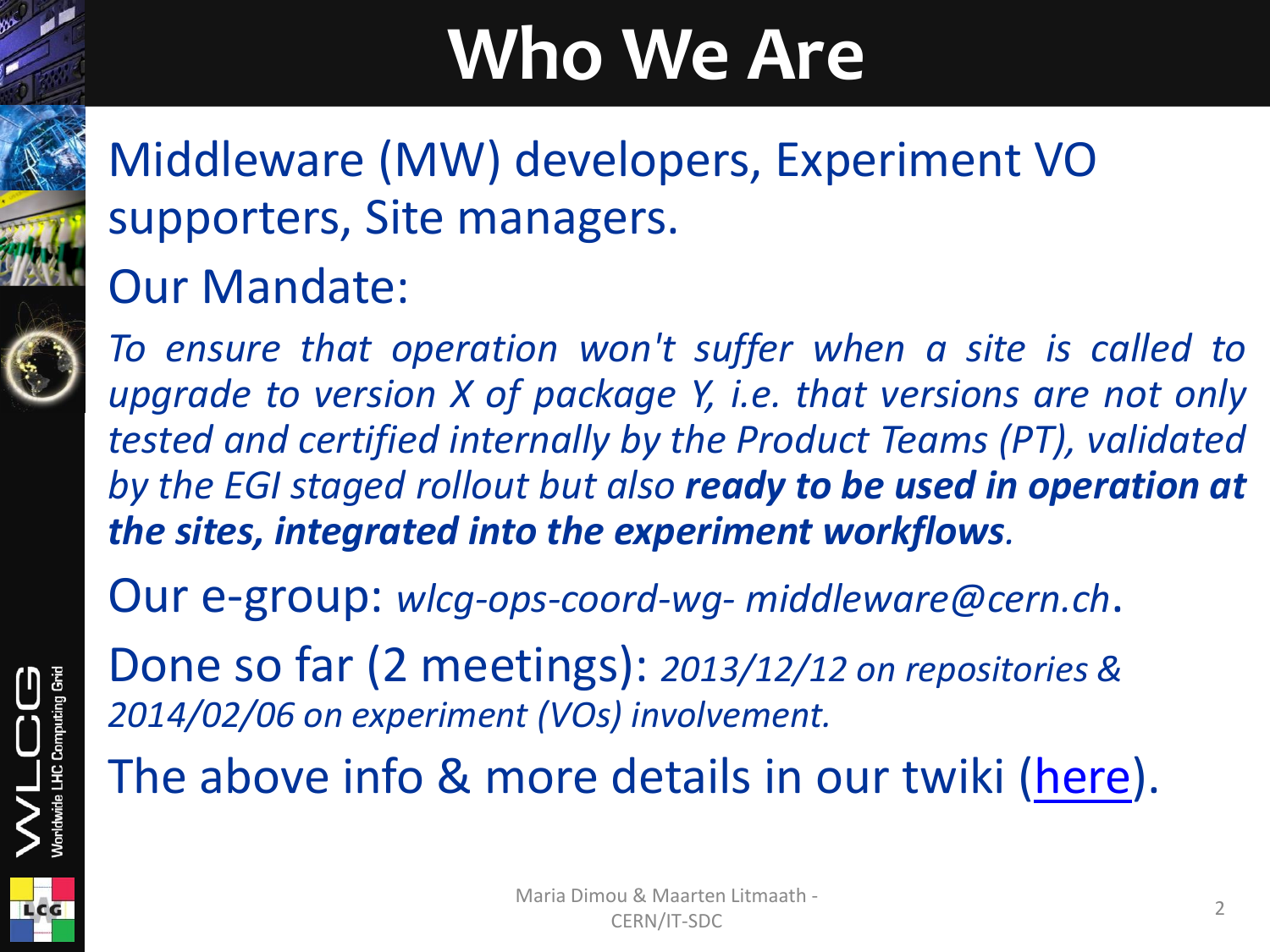# **Concept**

- Ensure the information flow from Product Teams (PTs) to VOs and Sites.
- Use the WLCG Operations Coordination meeting section on "Baseline versions" to announce new MW versions, important for WLCG .
- Put new *client* versions, *from any repo the PTs use*, in CVMFS common area grid.cern.ch.
- The WLCG repository is available for overriding versions that showed problems & for products that cannot be hosted anywhere else.
- VOs shall pick what they need from there (LHCb model) and test in their own CVMFS area.
- The CERN Data Management (DM) tools will continue being made available in afs in addition.
- New entries in the EPEL testing area should be automatically picked up by a new testing area within CVMFS grid.cern.ch.
- In our environment, there is no automatic passage from EPEL testing to EPEL stable, so no worries that products not verified get into production automatically.



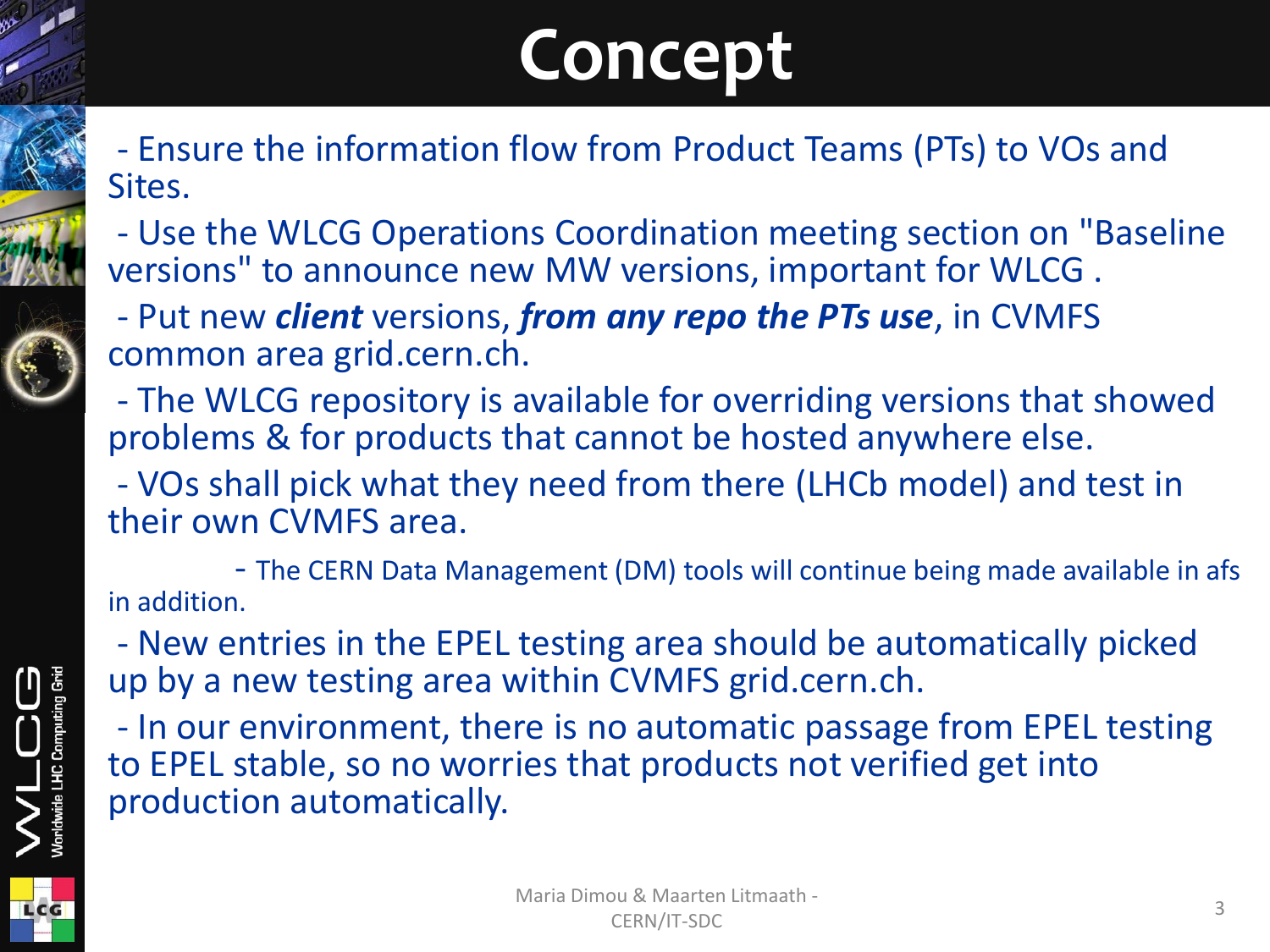# **Recommendations**

- Use *HammerCloud* (HC) for all automatic testing (clients & services).
- Select a few sites friendly to the VOs, *the same as the ones PTs use for their product testing.*
- Make a, parallel to production, infrastructure available equipped with sufficient amount of space (>=1TB), where validation jobs routinely run.
- Test services and clients in a similar way.
- Publish results in a separate set of Dashboard pages.

- No OS, compiler or language bindings are part of this WG's mandate. These issues are decided by the Architects' Forum (AF). Observed discrepancies between AF-recommended versions and the ones adopted by the PTs can be brought up in the WG.

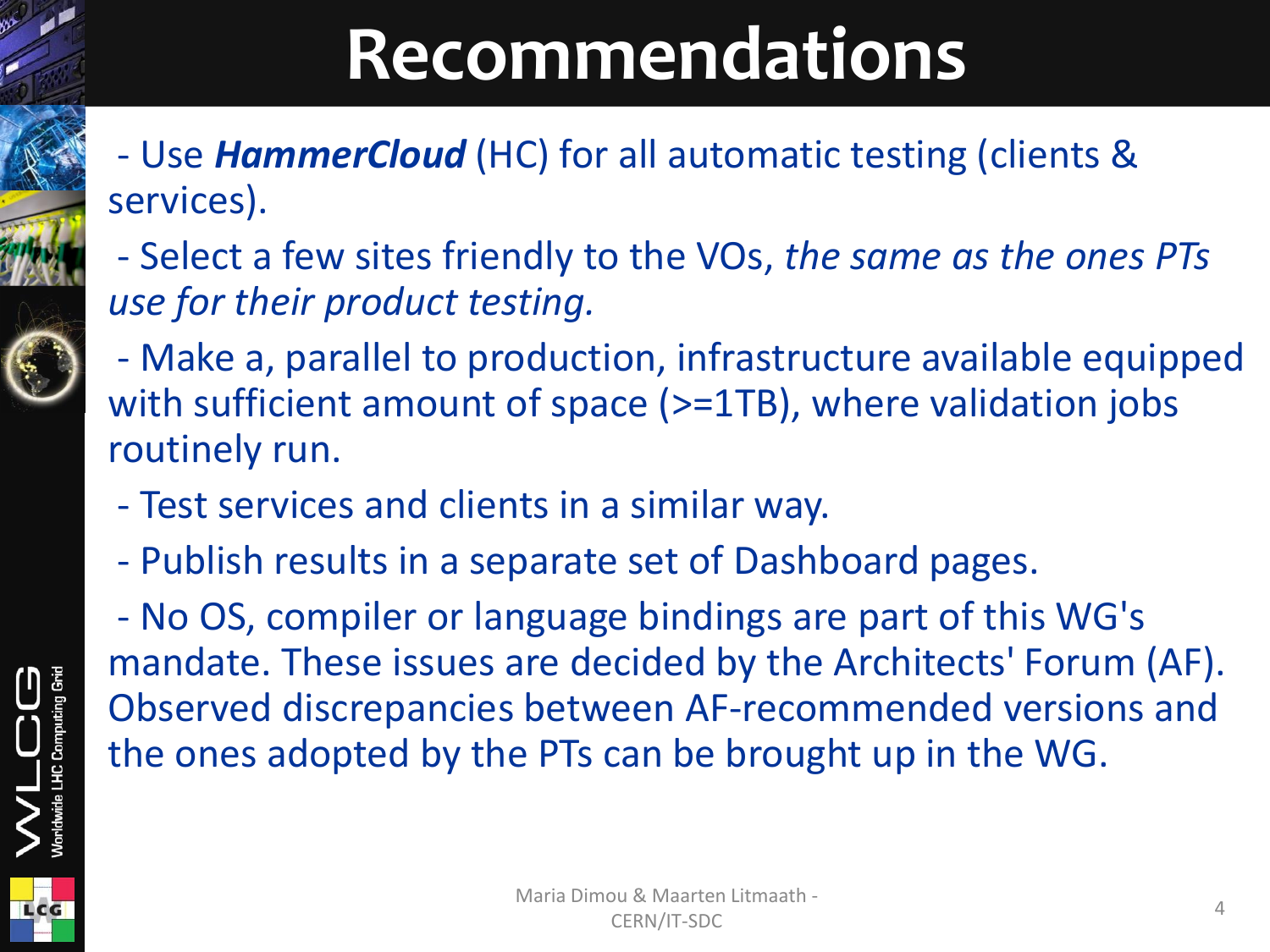# **Workflow**

- PT announces new version to the sites.
- WLCG Operations Coordination and the VOs keep track of new versions, particularly of clients!
- The VO framework is already available there and jobs run routinely in the parallel infrastructure.
- A (new function) WLCG MW officer checks the monitoring results before flagging a release 'green'.
- Validation may depend on efficiency issues observed (at the discretion of the MW officer).
- Each of these 'expert' testing sites, put the versions they trust in production for a week before they appear in the *extended* Baseline table. This allows us to 'verify readiness' of the version also with usage under load, before it is proposed to other sites.
- The Baseline is updated only when a new version brings a critical WLCG improvement.



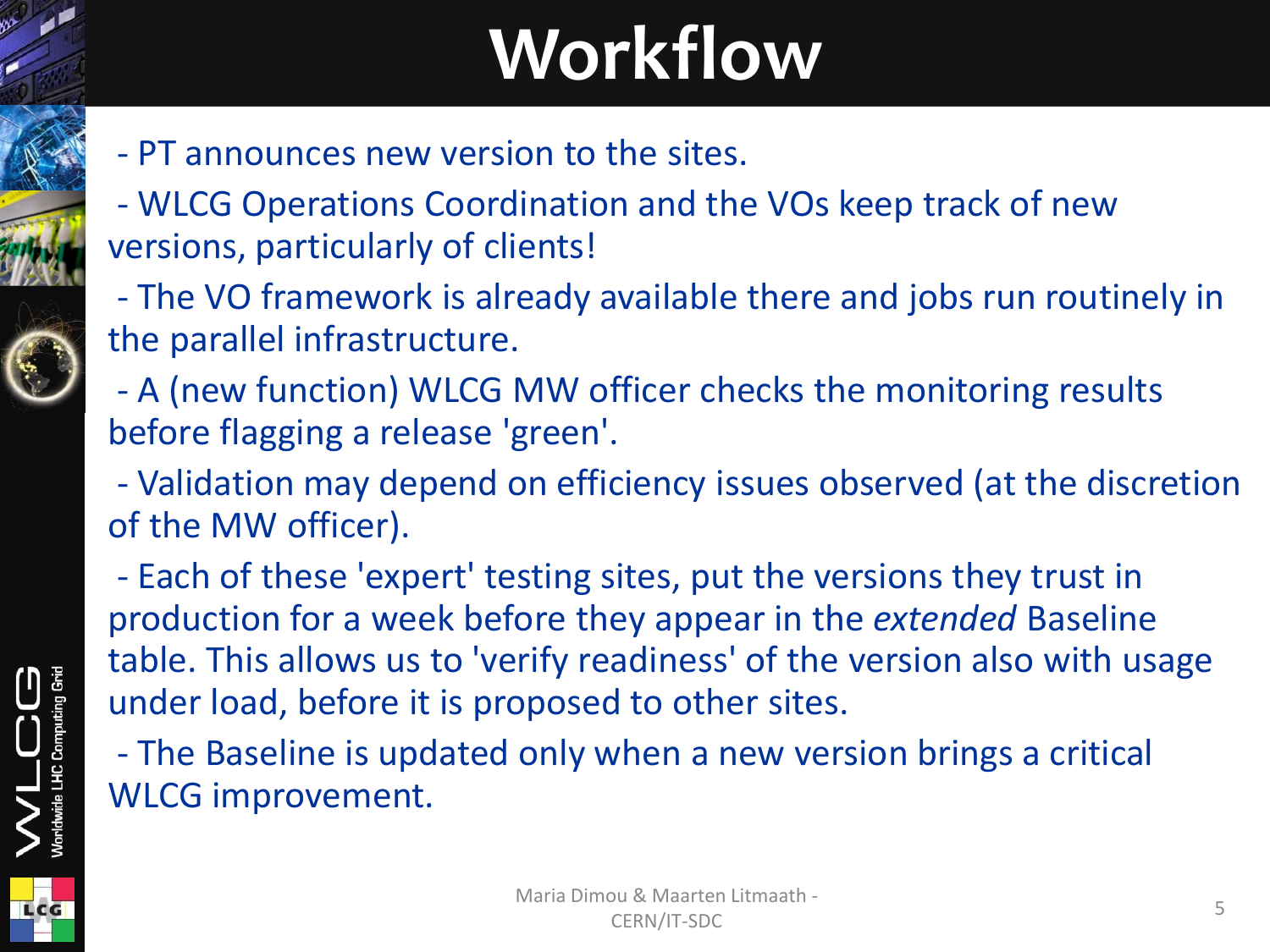### **We need:**

- A MW officer &/or an integrator who will pick releases and include them in the right place in the common repository.
- Help the VOs to create the infrastructure necessary to adjust their framework so as to:

 \* Make flexible use of CVMFS (e.g. put new MW versions in test trees).

\* Use HC.

- Tracking of versions deployed in WLCG. A separate, *secure* information system might be desirable for publishing detailed version information.

- E-groups' set-up or publicity of existing ones for PTs-sites' communication.

- Find a way to reward the sites for participating in the testing. Simone writing doc to be presented to the March MB.

- Discuss with the Monitoring team the presentation of those sites' validation data. The validation infrastructure should not impact the site Availability Reports.